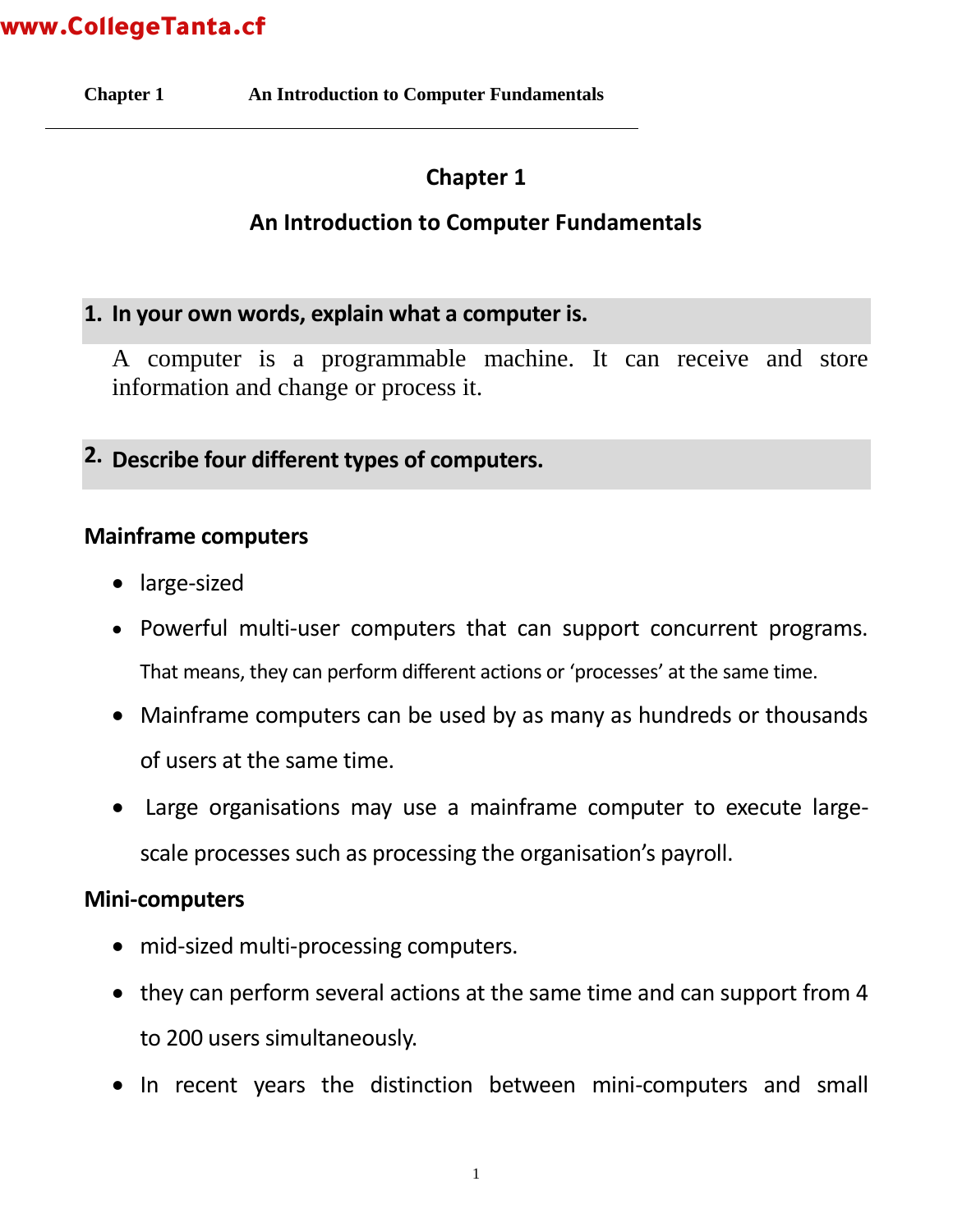**Chapter 1 An Introduction to Computer Fundamentals** 

mainframes has become blurred.

#### **Workstations**

- Powerful, single-user computers.
- They have the capacity to store and process large quantities of data.
- workstations are typically linked together to form a computer network called a local area network, which means that several people, such as staff in an office, can communicate with each other and share electronic files and data.
- A workstation is similar to a personal computer but is more powerful .

#### **Personal computers (PCs), also called microcomputers**

- The PC is a small-sized, relatively inexpensive computer
- designed for an individual user.
- Today, the world of PCs is basically divided between IBM-compatible and Macintosh-compatible machines.
- Computers may be called 'desktop' computers, or 'laptop' computers.

### **3. Briefly explain how a computer works.**

A computer functions in the following manner:

**The computer accepts input**. Computer input is whatever is entered or fed into a computer system. Input can be supplied by a person (such as by using a keyboard) or by another computer or device (such as a diskette or CD-ROM). Some examples of input include the words and symbols in a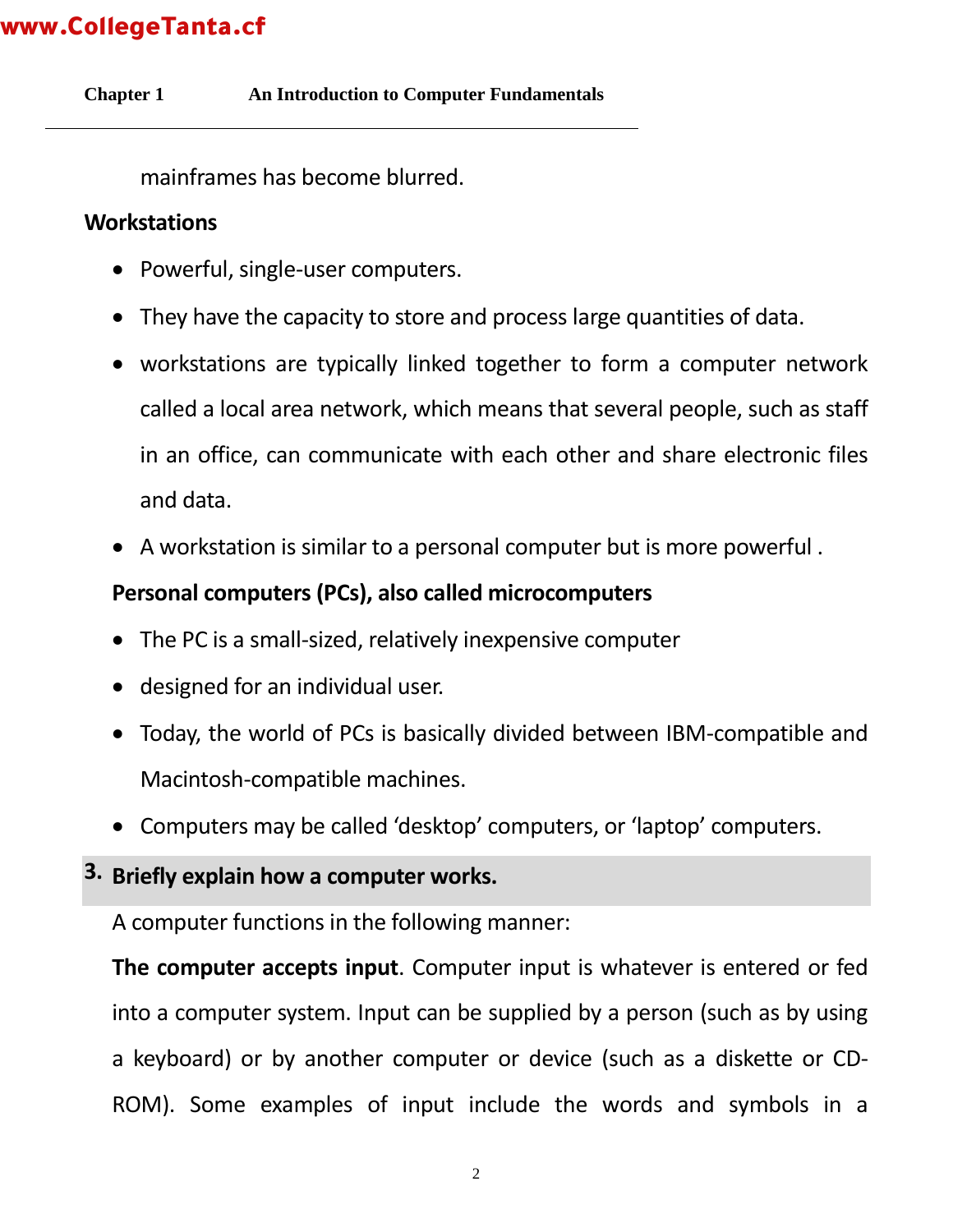#### **Chapter 1 An Introduction to Computer Fundamentals**

document, numbers for a calculation, instructions for completing a process, pictures, and so on.

**The computer performs useful operations**, manipulating the data in many ways. This manipulation is called processing. Examples of processing include performing calculations, sorting lists of words or numbers, modifying documents and pictures according to user instructions, and drawing graphs. A computer processes data in the CPU.

**The computer stores data.** A computer must store data so that it is available for processing. Most computers have more than one location for storing data (the hard drive or C:), and the floppy drive or A:). The place where the computer stores the data depends on how the data is being used.

**The computer produces output.** Computer output is information that has been produced by a computer. Some examples of computer output include reports, documents, music, graphs, and pictures. Output can be in several different formats, such as paper, diskette, or on screen.

#### **4. What is hardware?**

The physical equipment required to create, use, manipulate and store electronic data.

#### **5. What is software?**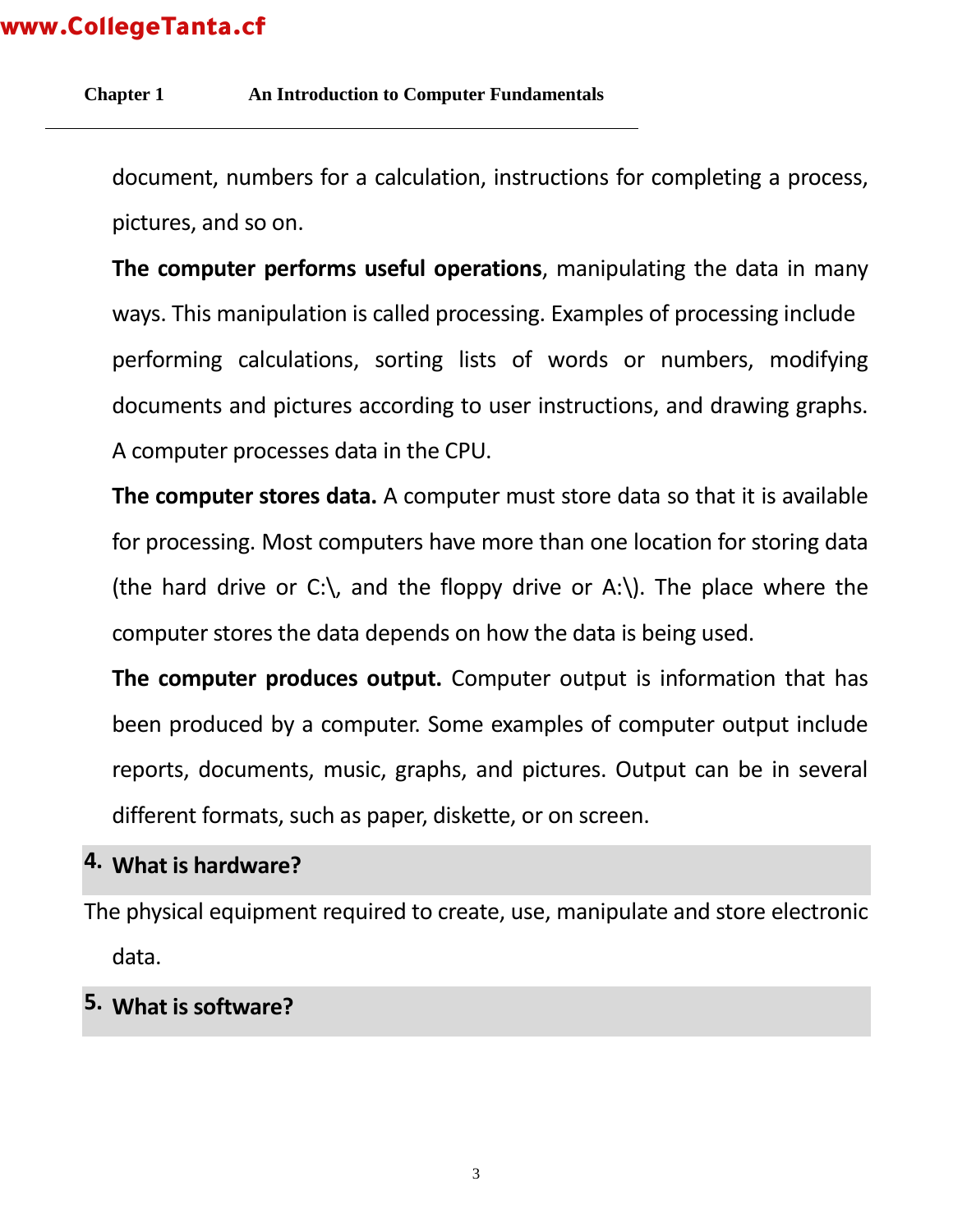**Chapter 1 An Introduction to Computer Fundamentals** 

The computerized instructions that operate a computer, manipulate the data and execute particular functions or tasks.

# **6. What is the central processing unit of a computer? Why is it so important to the operation of the computer?**

*Central processing unit (CPU):* The chip or chips at the heart of a computer that enable it to process data. Also known as a processor.

#### **7. Describe at least four different applications, or uses, of computers.**

Applications software includes programs that users access to carry out work. They include applications for the following functions.

• **Word processing** is the most common applications software. The great advantage of word processing over using a typewriter is that you can make changes without retyping the entire document. Word processors make it easy to manipulate and format documents.

**• Spreadsheets** are computer programs that let people electronically create and manipulate spreadsheets (tables of values arranged in rows and columns with predefined relationships to each other). Spreadsheets are used for mathematical calculations such as accounts, budgets, statistics and so on.

**• Database management applications** are computer programs that let people create and manipulate data in a database. A database is a collection of related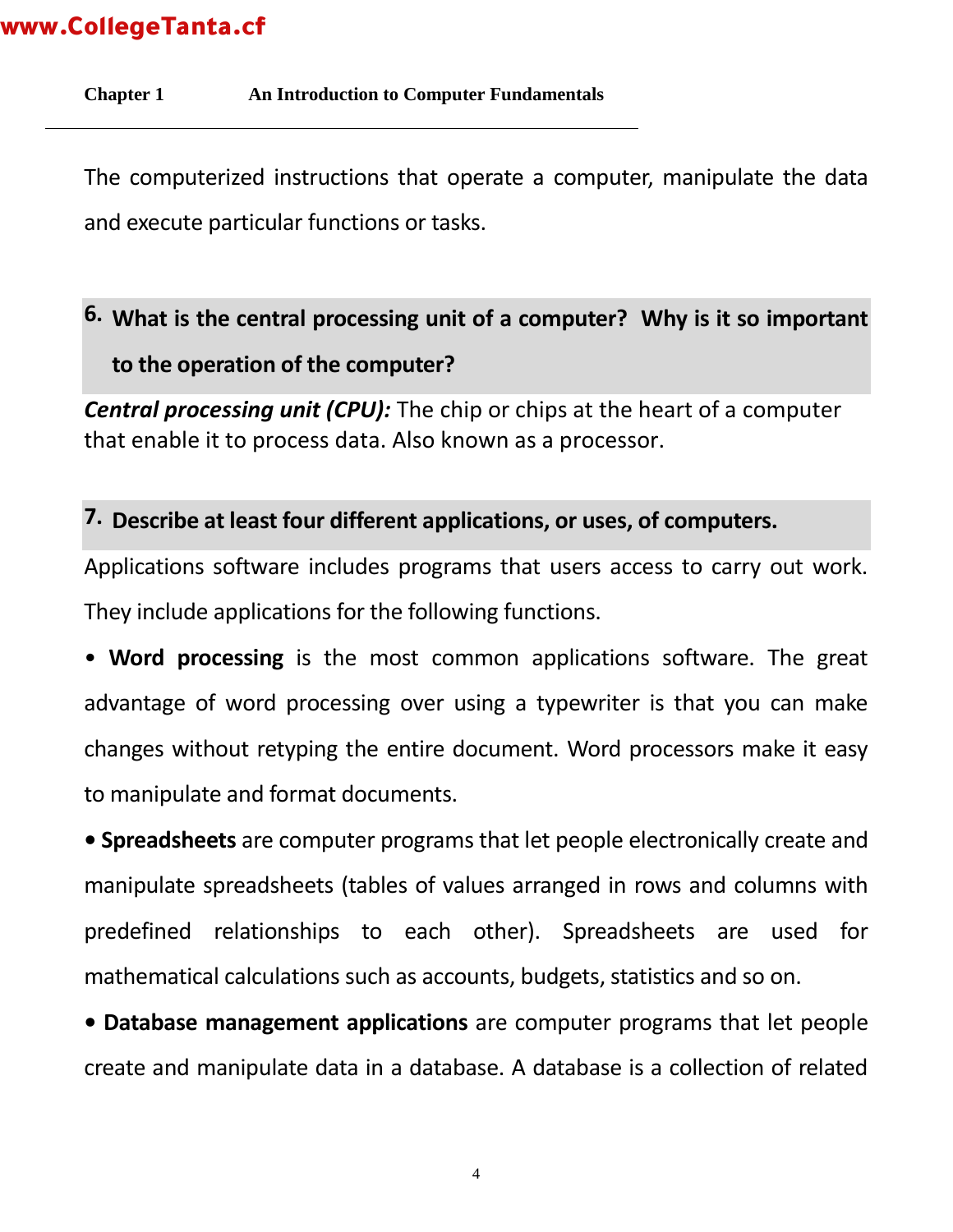**Chapter 1 An Introduction to Computer Fundamentals** 

information that can be manipulated and used to sort information, conduct statistical analyses or generate reports.

**• Presentation packages** and graphics are computer programs that enable users to create highly stylised images for slide presentations and reports. They can also be used to produce various types of charts and graphs. Many software applications include graphics components including: paint programs, desktop publishing applications and so on.

#### 8. **What is a binary number system?**

A numerical system where in each digit stands for a power of two. The binary system uses only two symbols, 0 and 1, to represent values.

#### **9. What is a bit?**

**Bit is** A digit within the binary number system. A bit is the smallest unit of information held in a computer.

#### **10.What is a byte?**

Byte is a combination of bits that represent one character. A byte is usually composed of 8 bits.

### **11.What is the meaning of computer 'memory'?**

*Memory:* An area within a computer system that *holds data* waiting to be processed.

The main type of memory and the most familiar to users is (RAM).

- RAM is the same as main memory.
	- o A computer can both write data into RAM and read data from RAM.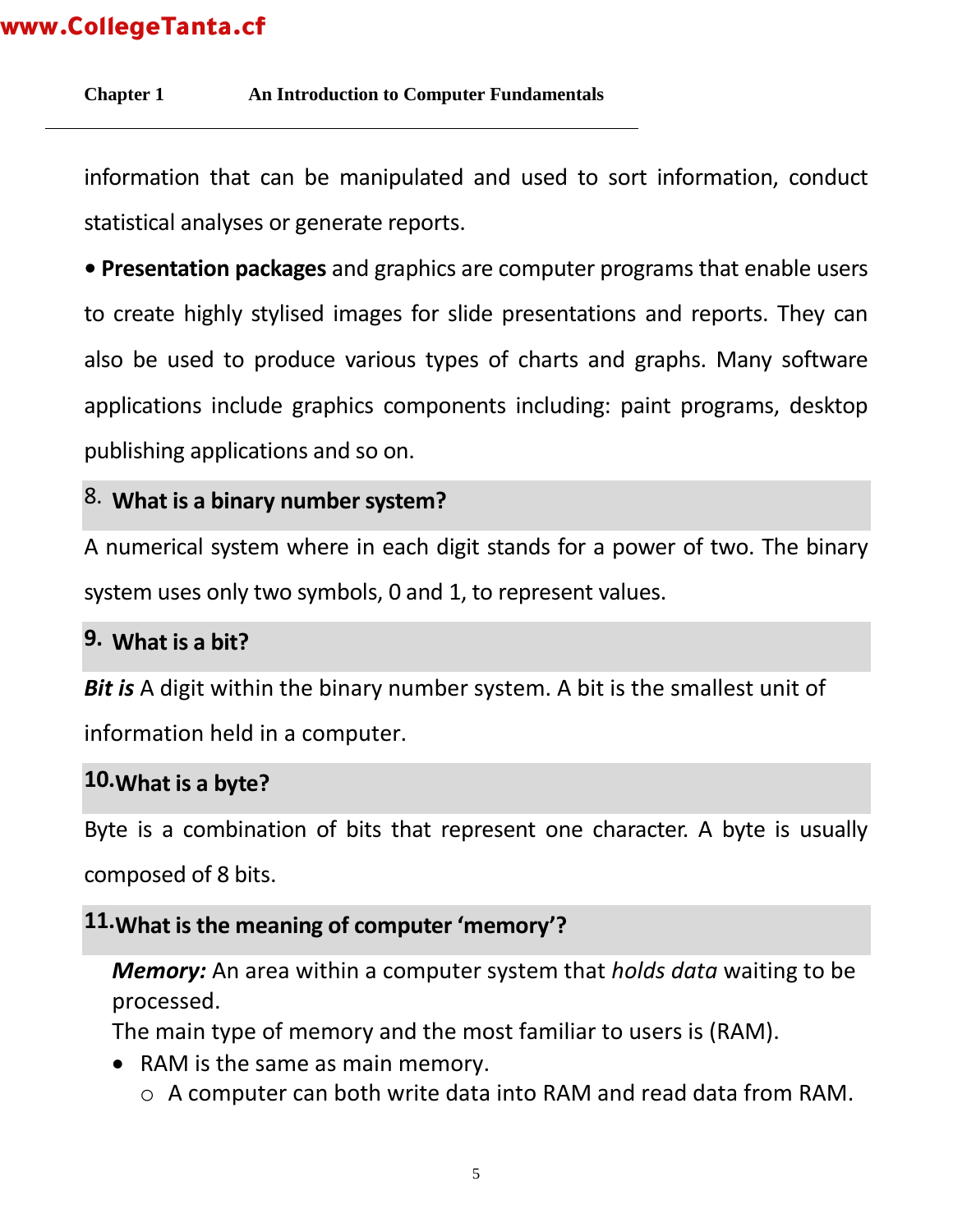**Chapter 1 An Introduction to Computer Fundamentals** 

- o Most RAM is volatile, which means that it requires a steady flow of electricity to maintain its contents.
- ROM (read only memory):
	- o ROM is non-volatile and only permits the user to read data.
	- o Computers almost always contain a small amount of read-only memory that holds instructions for starting up the computer.
- PROM (programmable read-only memory):
	- o a PROM is a memory chip on which you can store a program.
	- o Once the PROM has been used, you cannot wipe it clean and use it to store something else.
	- o PROMs are non-volatile.
- EPROM (erasable programmable read-only memory):
	- o an EPROM is a special type of PROM that can be erased by exposing it to ultraviolet light.
- EEPROM (electrically erasable programmable read-only memory):
	- o an EEPROM is a special type of PROM that can be erased by exposing it to an electrical charge.

### **12.What is RAM?**

Random access memory (RAM): An area in the computer system unit that

temporarily holds a user's data, operating system instructions and program

instructions.

### **13.What is a storage device?**

Storage: The area within a computer system where data can be left on a longer

term basis while it is not needed for processing.

### **14.What is a diskette?**

Diskette. A small, removable, flexible mylar plastic disk covered with a thin layer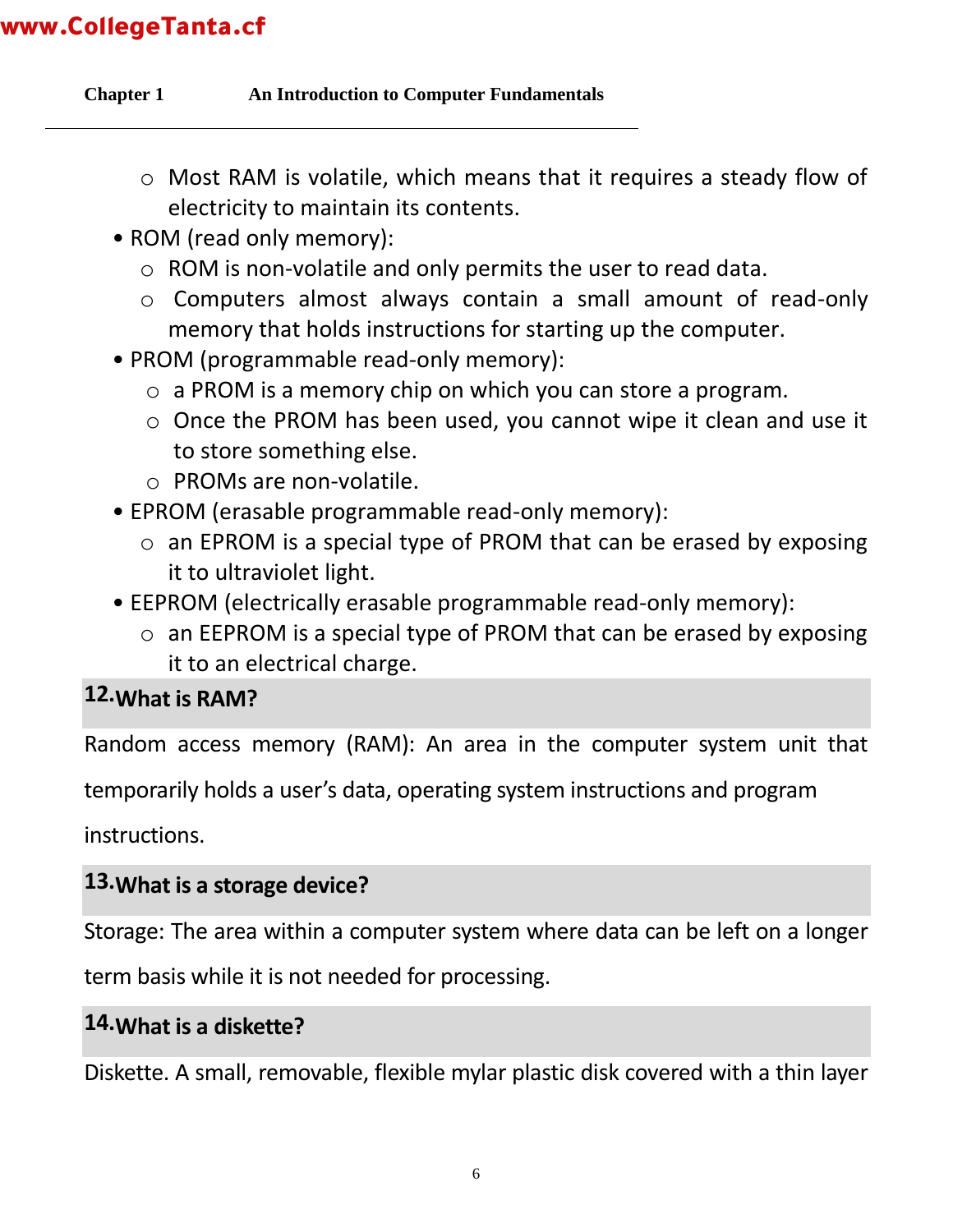#### **Chapter 1 An Introduction to Computer Fundamentals**

of a magnetisable substance, onto which digital data can be recorded and stored. Also known as a floppy disk.

### **15.What is a hard drive?**

Hard drive: The storage area within the computer itself, where megabytes of

space are available to store bits of information. Also known as a hard disk.

#### **16.What is a database?**

- a collection of information stored on one or several computers.
- A structured assembly of logically related data designed to meet various applications but managed independently of them.

#### **17.What are the key differences between a diskette and a hard drive?**

#### **18.What is magnetic tape and how is it different from a hard drive?**

- A continuous plastic strip covered with magnetic oxide;
- the tape is divided into parallel tracks onto which data may be recorded by selectively magnetising parts of the surface, or spots, in each of the tracks. The data can then be stored and reused.

### **19.What is an optical disk?**

Optical disk: A storage device that uses reflecting surfaces and laser technology to read and write data on a disk. Also known as a laser disk